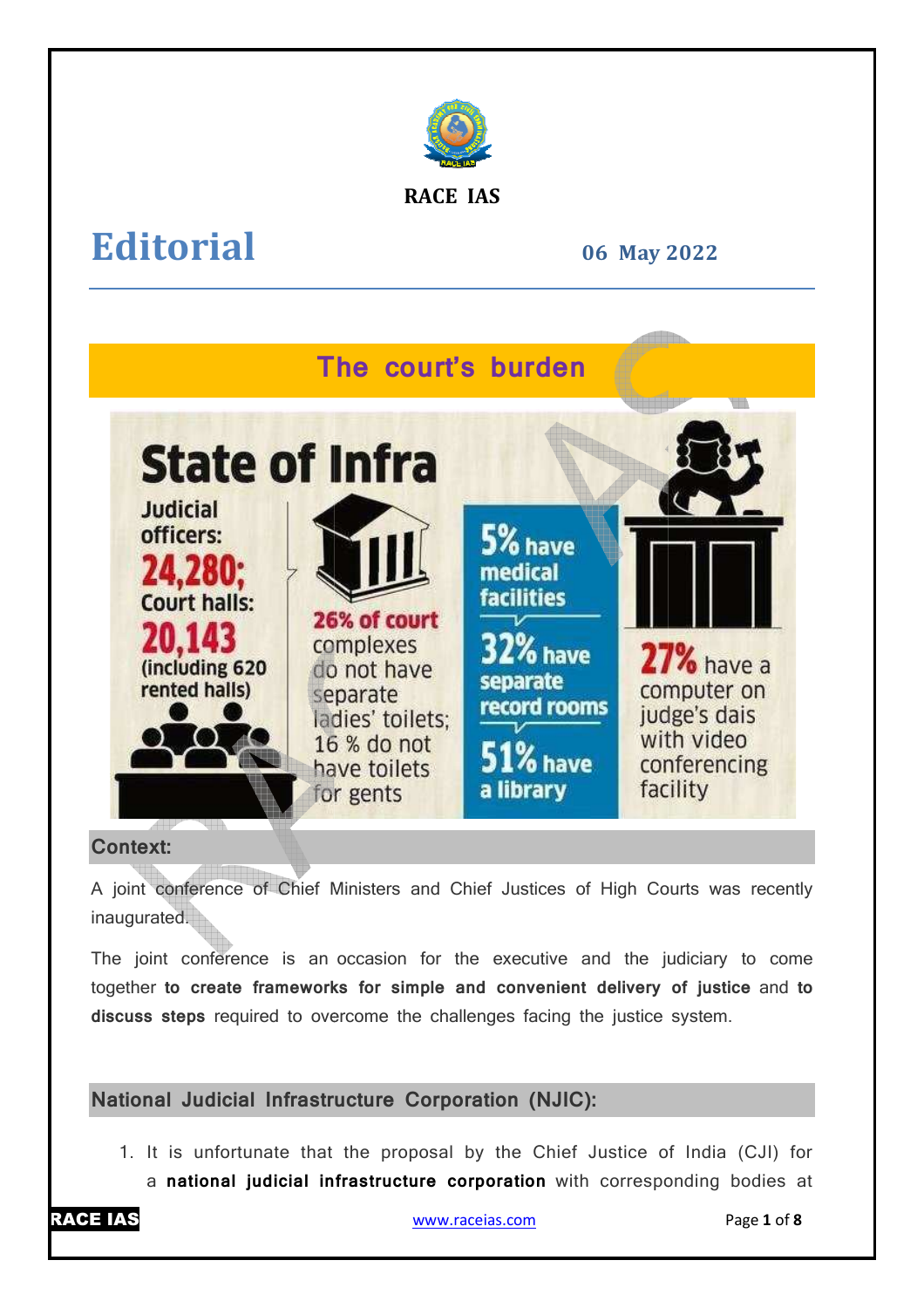the State level, did not find favor with many Chief Ministers at the recent joint conference of Chief Justices and Chief Ministers.

- 2. **A special purpose vehicle**, vested with statutory powers to plan and implement infrastructure projects for the judiciary, would have been immensely helpful in augmenting facilities for the judiciary, given the inadequacies in court complexes across the country.
- 3. However, it is a matter of relief that there was agreement on the **idea of State-level bodies** for the same purpose, with representation to the Chief Ministers so that they are fully involved in the implementation.

#### **What is National Judicial Infrastructure Corporation (NJIC)?**

- 1. The idea for such an agency was first proposed by CJI Ramana, even before he took office.
- 2. Soon after he was sworn in, the CJI commenced work on the NJIC and a **survey of 6,000 trial courts in various states** was undertaken as part of this exercise.
- 3. **Only 27 per cent of courtrooms in the subordinate judiciary** have computers on judges' dias while there are still 10 per cent courts that do not have access to proper internet facilities.
- 4. These are some of the findings revealed in an all-India survey conducted by the Chief Justice of India's office, which is part of CJI N.V. Ramana's proposal to set up a National Judicial Infrastructure Corporation (NJIC) **to develop judicial infrastructure in trial courts.**
- 5. The survey indicated a **substantial gap in infrastructure and availability of basic amenities in the lower judiciary** such as court halls, residential accommodation, waiting room for litigants in trial courts, especially in smaller towns and rural areas.
- 6. According to sources familiar with the developments, CJI has already worked out a **model of the NJIC** based on the findings of the survey, which is still underway.
- 7. CJI had flagged the gulf between the available infrastructure and the justice needs of the people.
- 8. If his proposal had been accepted, the available funding as a centrally sponsored scheme, with the **Centre and States sharing the burden on a 60:40 ratio**, could have been **gone to the national authority,** which would allocate the funds through high courts based on need.

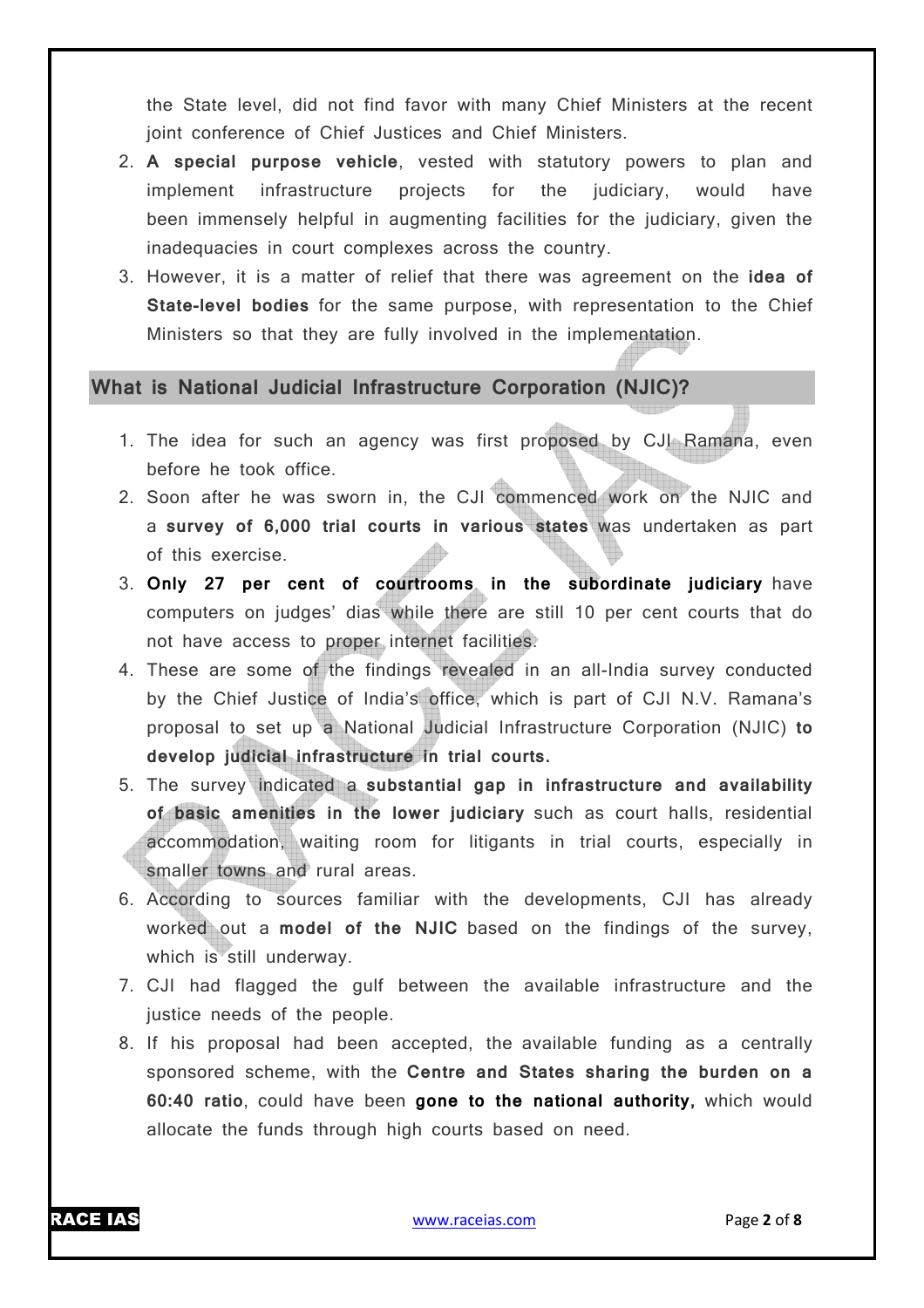9. It is likely that Chief Ministers did not favour the idea as they wanted a greater say in the matter.

#### **Creating the required infrastructure in Lower Judiciary:**

- 1. Given the **experience of allocated funds for judicial infrastructure** going **unspent in many States**, it remains to be seen how far the proposed State-level bodies would be successful in **identifying needs and speeding up implementation.**
- 2. It will naturally require greater coordination between States and the respective High Courts.
- 3. Union Law Ministry has promised assistance from the Centre to the States for creating the required infrastructure, especially for the lower judiciary.
- 4. While it is a welcome sign that the focus is on infrastructure, unmitigated pendency, chronic shortage of judges and the burgeoning docket size remain major challenges.
- 5. CJI Ramana flagged some aspects of the **Government's contribution to the burden of the judiciary** — the failure or unwillingness to implement court orders, leaving crucial questions to be decided by the courts and the absence of forethought and broad-based consultation before passing legislation.
- 6. While this may be unpalatable to the executive, it is quite true that litigation spawned by government action or inaction constitutes a huge part of the courts' case burden.

#### **'Funding, executing & supervisory agency for development':**

- 1. While the NJIC will be the **nodal agency for infrastructural developments**, it will not be involved in judicial appointments in trial courts. Appointments will continue to be made by the state governments and the respective high courts.
- 2. A third source clarified that the NJIC will be a funding, executing and supervisory agency for development works.
- 3. According to the CJI's proposal, both the central and state governments will contribute their share of funds outlined in the centrally-sponsored scheme to the NJIC, which will then **release the finances to the high courts** according to their requirement.

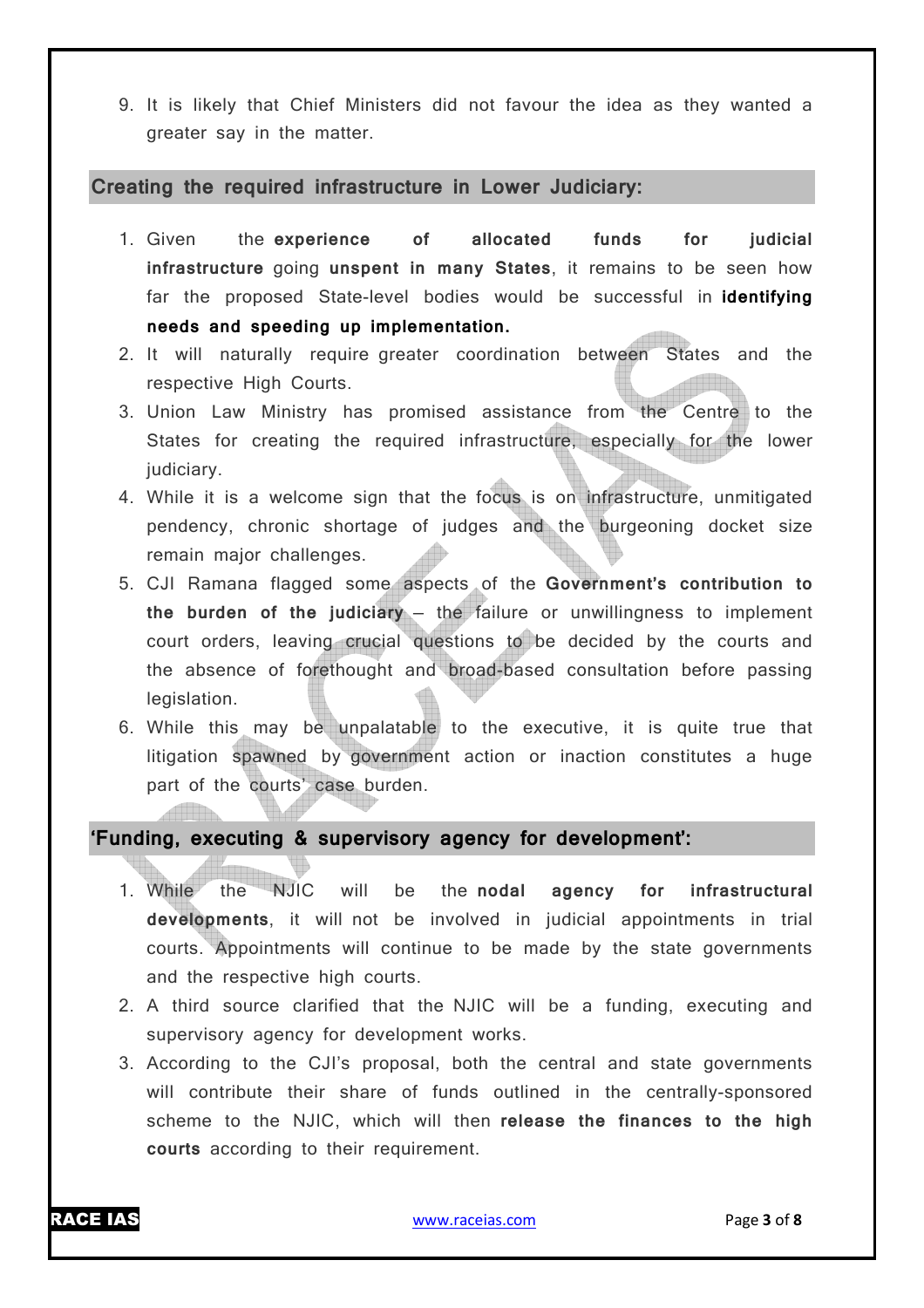- 4. The structure of the corporation is likely to be modelled on the National Legal Services Authority (NALSA), a national body based in Delhi that provides free legal services.
- 5. At the national level, the CJI will be the patron of the NJIC, which will include two senior SC judges, the finance secretary from the central government, two to three senior chief justices of state HCs, and a member of the Niti Aayog.
- 6. Each state is likely to have a local corporation as well, which will be led by the state HC chief justice along with a senior judge and senior state government bureaucrats.
- 7. This composition will also ensure regular interaction between the two stakeholders – judiciary and the executive – over improving court infrastructure.
- 8. The NJIC will not suggest any major policy change but will **give complete freedom** to HCs to come up with projects **to strengthen ground-level courts.**
- 9. It may **recommend a model structure of how a court complex**, courtroom or a waiting area for litigants should be.
- 10.However, it will be up to the high courts **to adopt and modify the suggestions according to their requirements.**

#### **Conclusion:**

The conversation between the judiciary and the executive at the level of Chief Justices and Chief Ministers may help bring about an **atmosphere of cooperation** so that **judicial appointments, infrastructure upgradation and downsizing pendency** are seen as common concerns.

The modernization of judicial infrastructure did not mean building more courts or filling up vacancies or ploughing through vacancies.

**An efficient "judicial infrastructure" means providing equal and free access to justice.**

This could be realized through **a barrier-free and citizen-friendly environment.**

# **Europe To The Centre**

India has recently witnessed a flurry of diplomatic activities with a long line of ministers, senior military officers and diplomats from a number of countries visiting Delhi and engaging with their Indian counterparts.

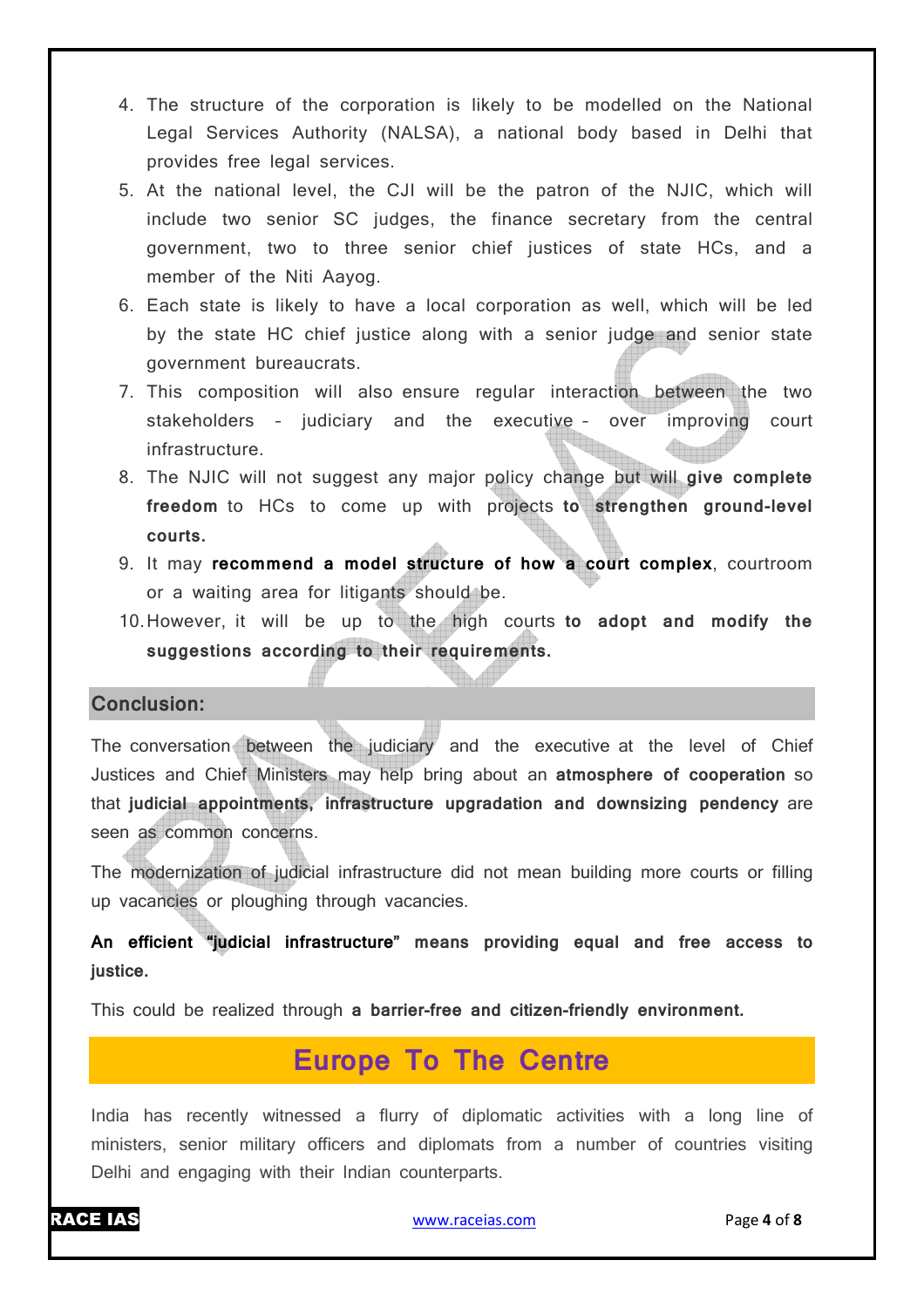This attention being paid to India reflects not what India is but rather what India could become as **one of the key architects of a new international order**.

In this context, the Prime Minister's recent visits to Berlin (Germany), Copenhagen (Denmark), and Paris (France) give us a glimpse of **India's post-Russian strategic future in Europe**. As Russia, isolated by unprecedented Western sanctions, deepens its alliance with China, **Europe has begun to loom larger than ever before in India's strategic calculus.**

**What are the Recent Developments between India and Europe (Specifically Germany and France)?** 

- In April 2022, the President of the **European Commission** on her visit to Delhi unveiled the new contours of the EU's strategic partnership with India by launching the India-Europe Trade and Technology Council. This is the EU's second such council.
	- o However, in the PM's visit to Europe, the focus is on **India's key bilateral partnerships with European majors - Germany and France** as well as a critical northern corner of Europe, the so-called **Norden.**
		- The visit will provide India with an opportunity to find ways to **limit some of the negative regional and global consequences of the Russia-Ukraine war** and explore the emerging possibilities for stronger cooperation with key European countries.
- The strategic convergence between **India and France** is based on the fundamental conviction of both countries in a multipolar world and in the concept of strategic autonomy.
	- o France has stood by India since 1998 when **India conducted nuclear tests** and the entire world was against the latter.
	- o In recent times, France has been **India's "new Russia"** its most important strategic partner.
		- In the last few years, **France has emerged as a strong defender of India's interests** in the **UN Security Council** and a regional ally in the vast **Indo-Pacific theatre**.
		- France has also been a major supplier of advanced arms to India.

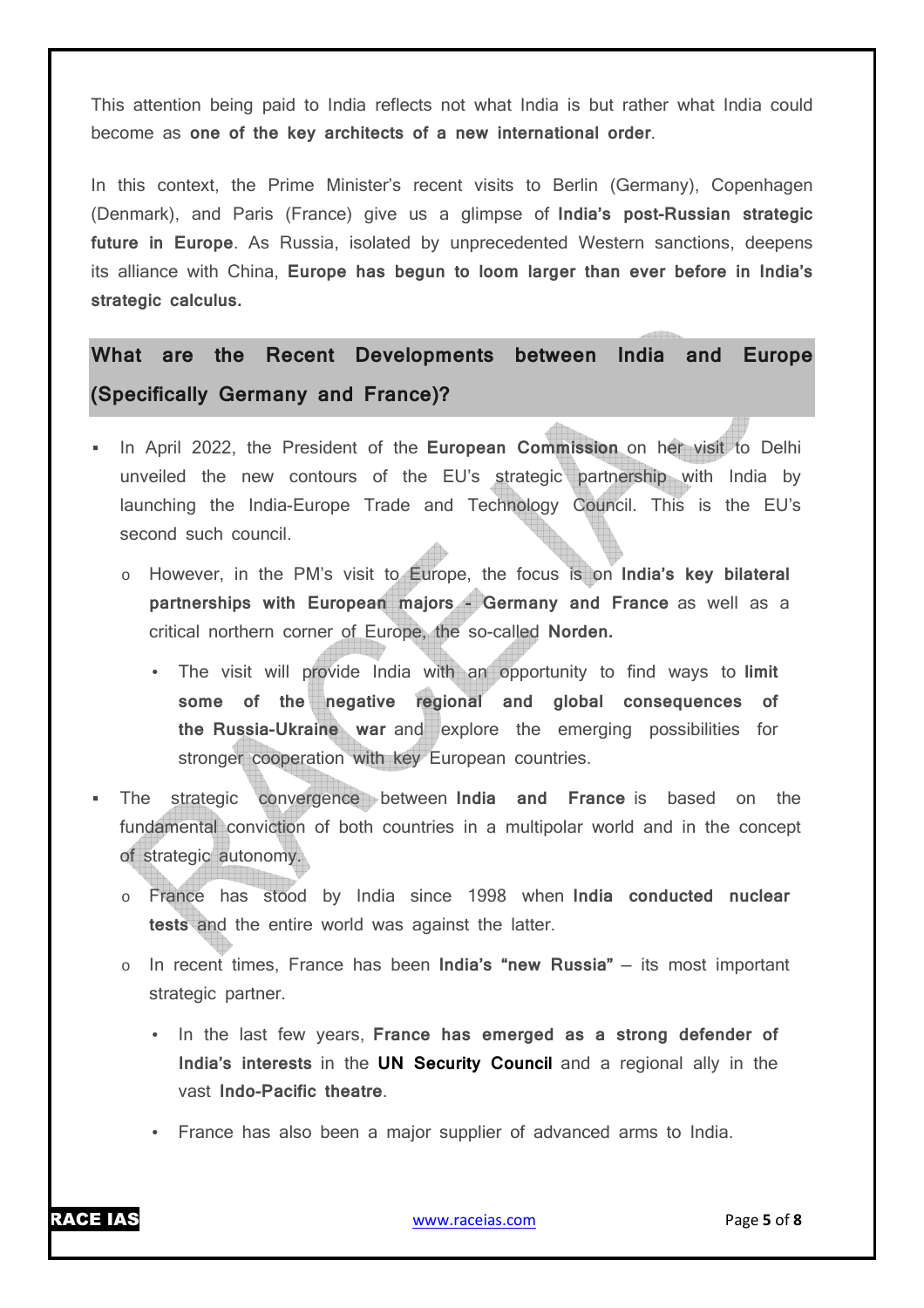- Germany and India do not have a traditional strategic partnership. It is a **green partnership based on trade, investment, technology**, functional collaboration, skill development, and sustainability.
	- o There are several initiatives like the **Indo-German energy forum**, environmental forum, **partnership on urban mobility**, skill development and science and technology.
	- o More recently, in January 2022, the **German Navy frigate Bayern landed in Mumbai** which was a remarkable step for Indo-German relations signifying a concrete outcome of the Indo-Pacific Policy Guidelines that Germany adopted in 2020.

#### **What does the Ukraine Crisis hold for Indo-European Relations?**

- The recent Russia-Ukraine war is **one of the key obstacles that could shadow India's good relations with the European Union**. However, the Western debate on Germany is even harsher.
	- o Germany is tied far more deeply to Russia than India with its annual trade with Russia being about \$60 billion (while India's is at \$10 bn).
		- Germany's strategic dependence on Russia is also serious with its heavy reliance on Russian natural gas.
	- o Unlike other European countries, France should be able to understand India's stand on this issue as both the leaders were constantly in talks with the Russian President regarding the issue.
- With sanctions imposed on Russia, the world along with the European Union is looking for better options for trade and investments. However, China with its muscular foreign policies is not a perfect partner anymore.
	- o **India is an important partne**r in this regard **due to its sustained economic growth and market size.**
	- o The Ukraine crisis created an urgency to engage with India as part of Europe's Indo-Pacific Strategy for Cooperation.

#### **What could be the Way Forward?**

 **India, Europe and Indo-Pacific:** India will need Europe more than it has in the recent past, whether in building up its deterrent capabilities or accelerating its own economic and technological transformation.

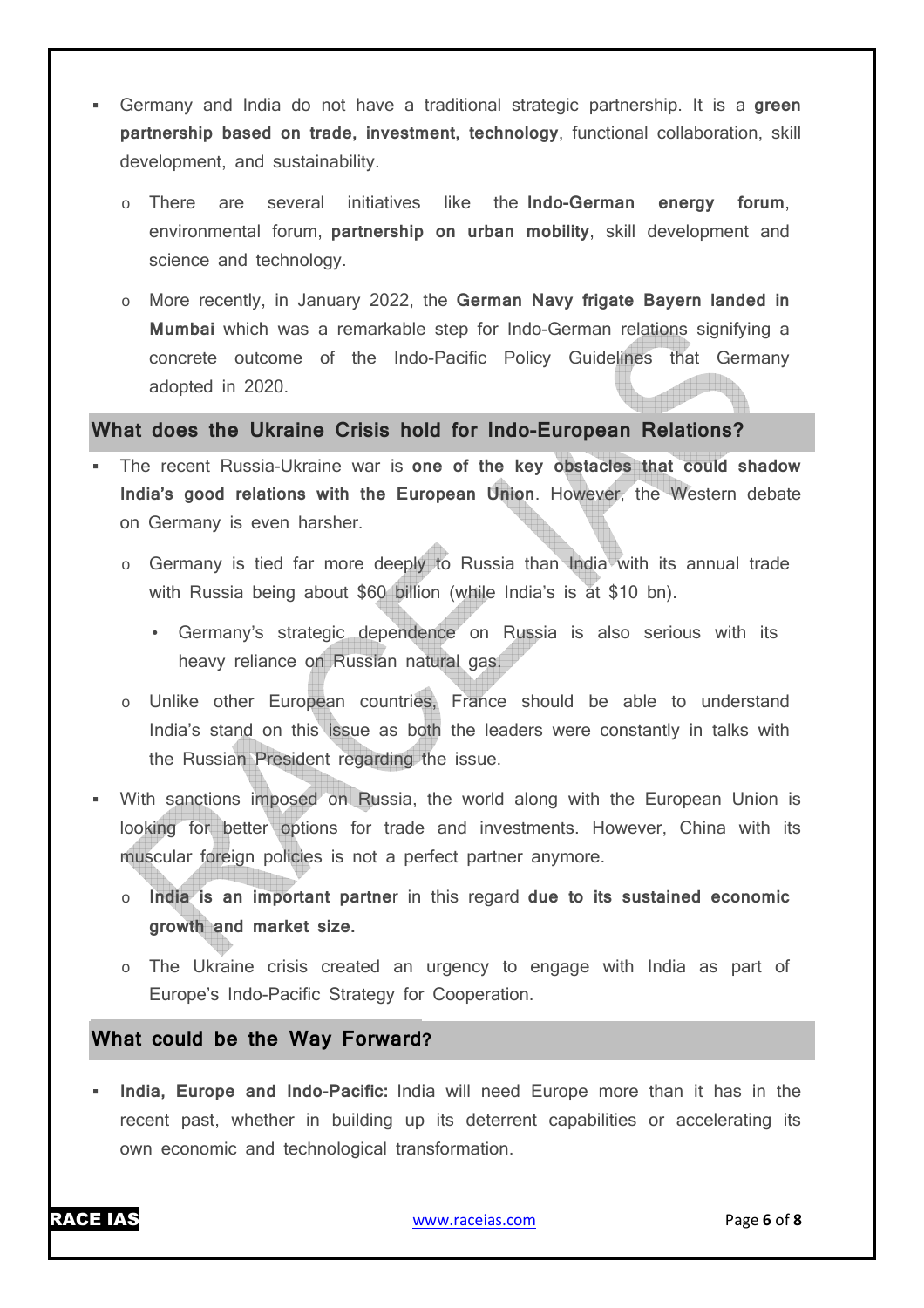- o India must **deepen its all-round partnership with Europe**, build a shared vision of an altered geopolitical landscape and **encourage Europe to play a greater role in the Indo-Pacific.**
- o The two can **mobilise massive economic resources for sustainable development** of regional infrastructure, **wield political influence** and **leverage their soft power to shape the Indo-Pacific discourse.**
- **Possible Areas of Cooperation with Germany**: Germany views **India as an important partner for resolving global issues**, including climate change, food security, energy and international peace and security
	- o Having built up a significant engagement with Russia over the decades, both India and Germany are under pressure to disentangle from the Russian connection.
		- The **two leaders may jointly find solutions** regarding coping up with the Russian President.
	- o Expansion of India-Germany bilateral ties is also crucial. Commerce is what really drives Germany.
		- **Making India an attractive new destination for German capital**, now under pressure to reduce its exposure to Russian and Chinese markets, should be the highest priority for India.
- **Possible Areas of Cooperation with France**: The return of President Emmanuel Macron to power offers a good moment for India to imagine the next phase in bilateral relations.
	- France has a critical role in making a success of India's ambitious current plans to **expand domestic production of weapons with greater participation of private and foreign capital.**
	- o France is also a **preferred partner in the Indo-Pacific**, even more so now with a blueprint for cooperation in the form of a **Joint Strategic Vision for cooperation in the Indian Ocean Region** concluded by both countries in 2018.
	- o As for nuclear energy, the two leaders must **review progress in the joint construction** of the **world's largest nuclear park in Jaitapur, Maharashtra.**
		- The project has stalled a bit and it could do with some political impetus.